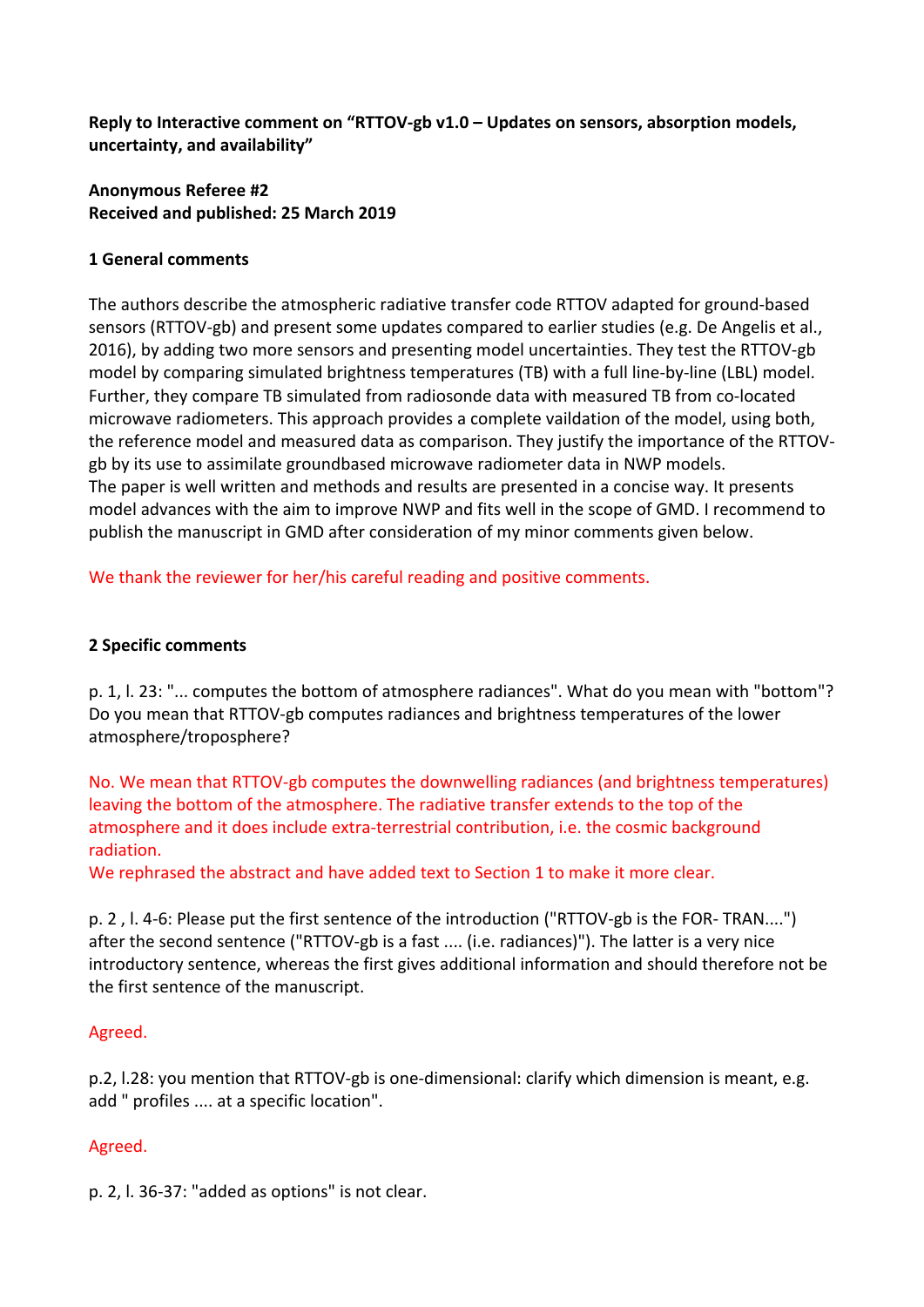# Agreed. We replaced with "added among the setting options".

p. 2, l. 37: evaluation of what? Add e.g. "evaluation of RTTOV-gb against ....".

### Agreed.

p. 3, l. 5: I suggest to place the second paragraph (p. 3, l. 15) after the first sentence in line 5. This would fist generally describe the new sensors and thus provide a direct link to the title of the section (New sensors). Afterwards, the it would describe the more specific information concerning the parametrization and the coefficients.

### Agreed.

p. 3, l. 10: Reference to Sect. 2.2, where the regression coefficients are explained in more detail.

### Agreed.

p. 3, l. 18: Mention also the study of Stähli et al. 2013 (doi:10.5194/amt-6-2477-2013), which first described the TEMPERA instrument.

### Agreed.

p. 3, l. 20: "LWP family": mention the sensors from p. 5, l. 23-24 already here, because this is the section where you describe the new sensors.

#### Agreed.

p. 3, l. 22: Please add some more information about the channels of the sensors used, or reference to Table 2 not only for the supported sensors, but also for their channels.

#### Agreed.

p. 4, l. 8: Clarify that it is not the first study that uses both models. E.g. "both ... models are now available and were first presented in Cimini et al. (2018). Extending the results ...".

We mean that both models are now available within RTTOV-gb. This was not true at the time of Cimini et al. (2018).

We added text to make it clear.

p.4, l. 21-22: I suggest to move these 2 sentences to p.4, l. 8, where Cimini et al. and the broader frequency range of the present study has been mentioned first.

We see the reviewer's point. But the 2 sentences at lines 21-22 assume the reader is aware of the sensitivity study approach (summarized in lines 12-20) and thus should follow the summary. Therefore, we prefer to keep the current order.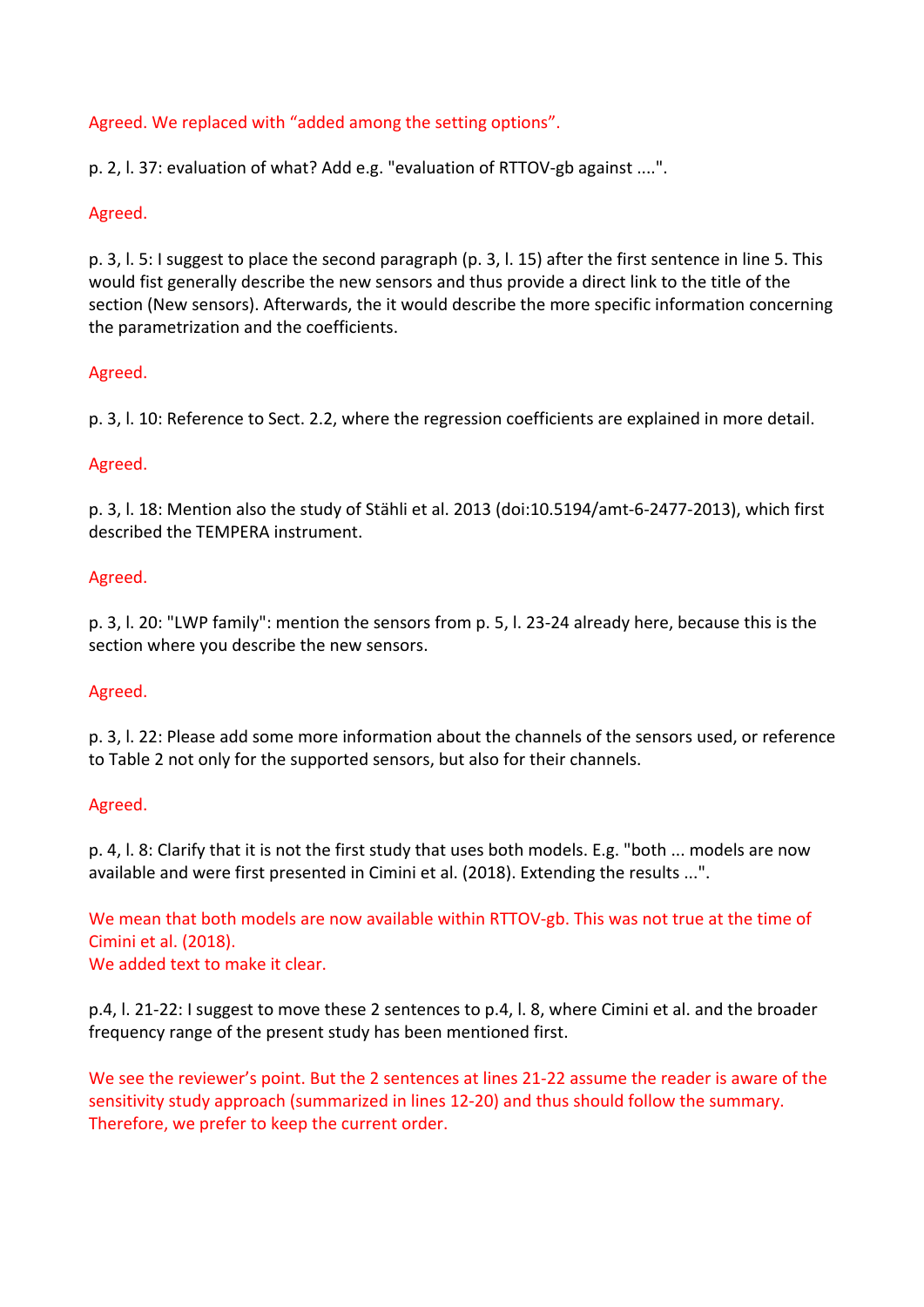p. 4, l. 23-24: "water vapor self-boradened continuum temperature dependence expo- nent ncs": The long noun cluster is confusing. I prefer a description similar to Cimini et al. (2018), e.g. "... the temperature-dependence exponent ncs of the water vapor self-broadened continuum ..."

# Agreed.

p. 4, l. 32: Section 3 is rather long compared to the other sections. I suggest to divide the section into two subsections, one about the comparison with the reference LBL model (starting in p.4, l. 34) and the second one about the comparison with the real observations (starting in p. 5, l. 19).

## Agreed.

p. 5, I. 4: What does "main differences" mean? Please remove "main".

# Agreed.

p. 5, l. 5: Add "generally" before "decrease" and "increase", because this behaviour is not valid for all of the channels (e.g. Table 3, ch. 1 first increases, and Table 5, ch. 5 first decreases). p. 5, l. 5: Add Table reference or sensor type for clarity, e.g. "..., the rms differences GENERALLY decrease for 50-57 GHz channels (TEMPERA, Table 3), while they increase for 23/31 and 70-150 GHz channels (LWP, Table 4)".

# Both agreed.

p. 5, l. 8: add "(RTTOV-gb)" to "fast model approximation" to clarify which model is meant.

## Agreed.

p. 5, l. 5: Which angle is used for this "fast parametrization uncertainty" in Table 5?

As specified in the caption of Table 5, the considered angle is Zenith (i.e. 90° elevation). We have now added this information within the text as well.

p. 5, l. 19: Begin a new section (see comment above, p. 4, l. 32).

## Agreed.

p. 5, l. 27: Please mention already here that these datasets cover two different meteo- rological conditions, namely midlatitude summer and midlatitude winter conditions.

## Agreed.

p. 5, l. 34: Which altitude limits for the calculations do you generally use? Do the radiosondes cover this whole altitude range?

The pressure limits are given in Table 1, which cover from surface to the top of the atmosphere. Radiosondes usually reach up to 10 hPa ( $\approx$ 30 km altitude), leaving the uppermost 5 levels to be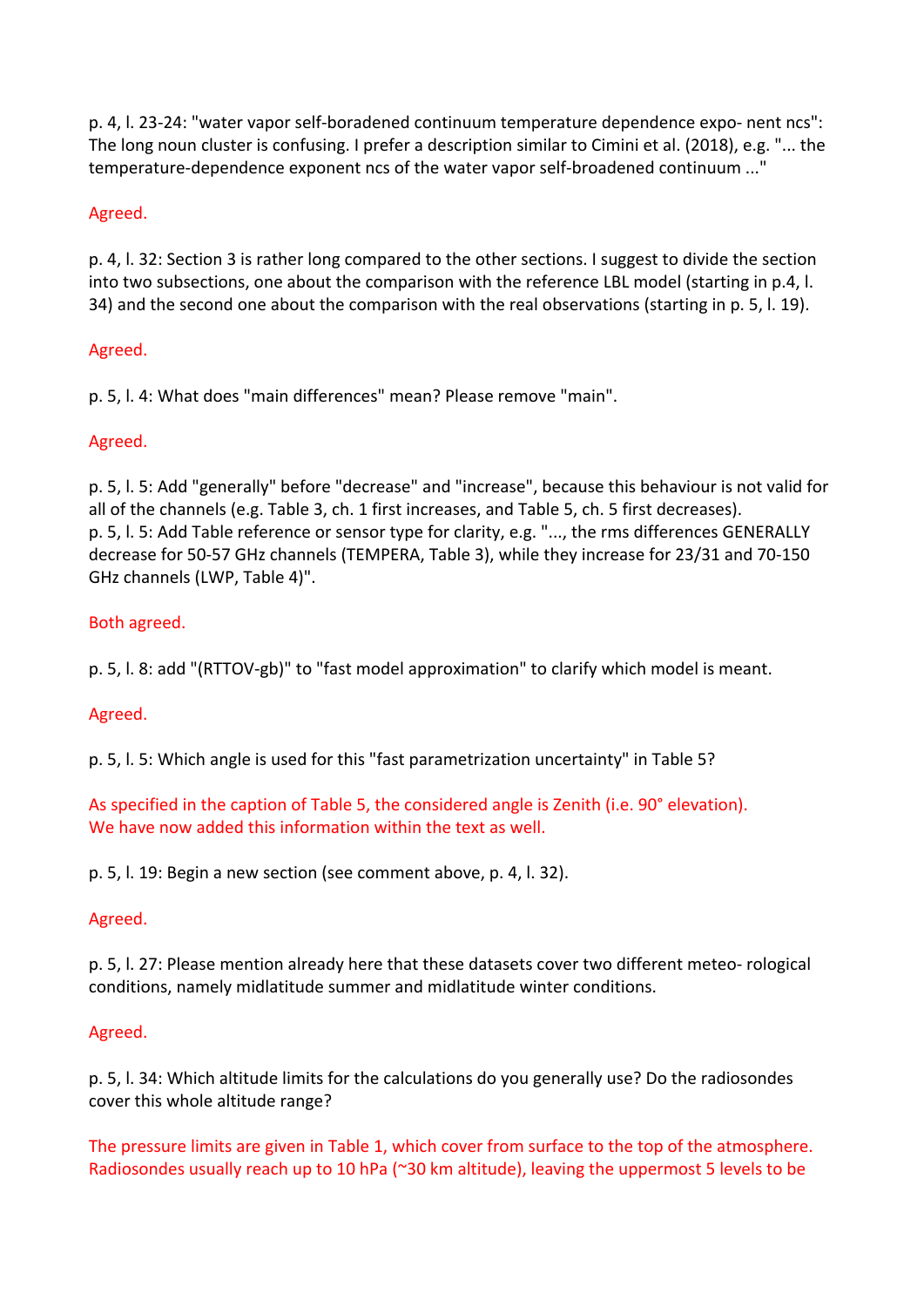covered with climatological profiles. This has negligible impact on ground-based radiance calculations.

We added text in Section 3.2 to clarify.

p. 6, l. 4: Why did you choose a threshold of 0.2K when reducing the 0.5K threshold from 1h to 10 minutes?

We assume that the clear-sky atmospheric variability decreases with decreasing time interval. By plotting sigma(Tb(30GHz))@10m in increasing order, we notice a steady slope up to  $\sim$ 0.2K (which we assume is due to the clear-sky variability) followed by a rapid increase (associated to cloud contamination). Thus, we set 0.2K as the threshold for sigma(Tb(30GHz))@10m to indicate clear-sky conditions.

We rephrased the text to clarify.

p. 6, l. 5: It would be nice to mark these identified cloudy periods in Figure 3 and Figure 5.

# Agreed.

p. 6, l. 11: Could you provide some more details? What do you mean with conditions- dependent uncertainties?

The 72.5 GHz channel is influenced by both temperature and water vapor, and thus its uncertainty. Figure 2 suggests that the uncertainty at 72.5 GHz increases as temperature decreases, while it decreases as moisture increases. Thus, the different slope in Figure 4 may be partially due to increasing uncertainty at lower temperature and moisture conditions. We added text in Section 3.2 to clarify.

p. 6, l. 18: It is interesting to mention here the meteorological conditions for the dataset. Please mention earlier also the conditions for the Milan dataset (see comment above, p. 5, l. 27).

## Agreed.

p. 7, l. 5: Besides in the manuscript title and the Abstract, it is the first time here that you mention the version (v1.0) of RTTOV-gb, and you continue to do so during the whole summary section. Please mention the version earlier in the text and be consistent in the usage.

Agreed. We have added the version number where deemed appropriate.

p. 7, l. 16: I think you can be more confident here. I suggest to change it to "This paper can provide" ...".

Agreed. We changed into "We expect this paper will provide..."

p. 8, l. 20: For completeness, also state where RS98 is available.

The R98 code is no longer supported and thus it is not available through a repository.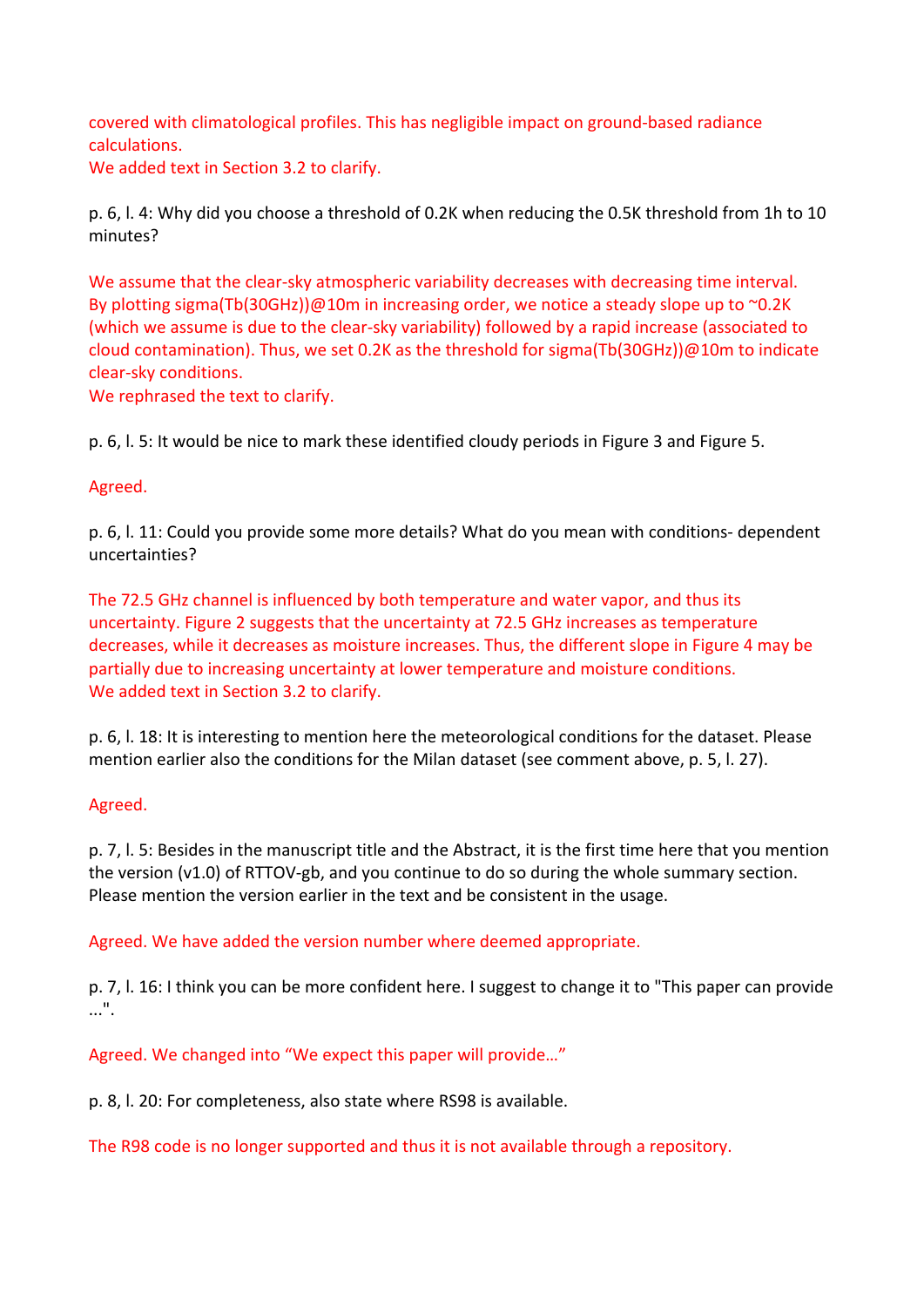p. 17, Fig. 1: Adapt figure titles ("ros17" and "rosen") to R17 and R98 to be consistent with the text.

### Agreed.

p. 18, l. 3: Kp is not defined, do you mean  $Cov(p)$ ?

Correct. We modified the caption accordingly. Thanks much for spotting this typo.

p. 19, Fig. 3: Add unit (GHz) to the legend. Also, it would be nice to mark cloudy periods (see comment p. 6, l. 5).

### Agreed.

p. 19, l. 3: add "radiosondes used for the simulations ...". Otherwise it is not clear why you mention radiosondes here in the caption.

#### Agreed.

p. 20, Fig. 4: the x-labels of the first two panels are cut.

### Addressed. Thanks.

p. 21, Fig. 5: Same comment as for Fig. 3, add unit to legend and mark cloudy periods.

Agreed.

#### **3 Technical corrections**

- p. 1, l. 33: Typo, according to the tables it should be 82.5.
- p. 2, l. 22: Data assimilation (DA): abbreviation not needed, because it is not used later on.
- p. 2, l. 31: "As hoped" is not appropriate here, state it as a fact.
- p. 2, l. 38: "Section 5 provideS"
- p. 3, I. 19: "Liquid Water Path (LWP)". Introduce the abbreviation LWP.

## All the above are agreed. Thanks!

p. 3, l. 35: Provide definition of AMSUTRAN.

Since AMSUTRAN is not used here, we prefer to refer to the original publication (Turner et al., 2019) for definition and further details.

p.4, l. 7: remove blank space before ")". p. 4, l. 25: "the same approach AS described in ..." p. 4, l. 27: bold typesetting of Cov(...) and Cor(...) for consistency.

#### All the above are agreed.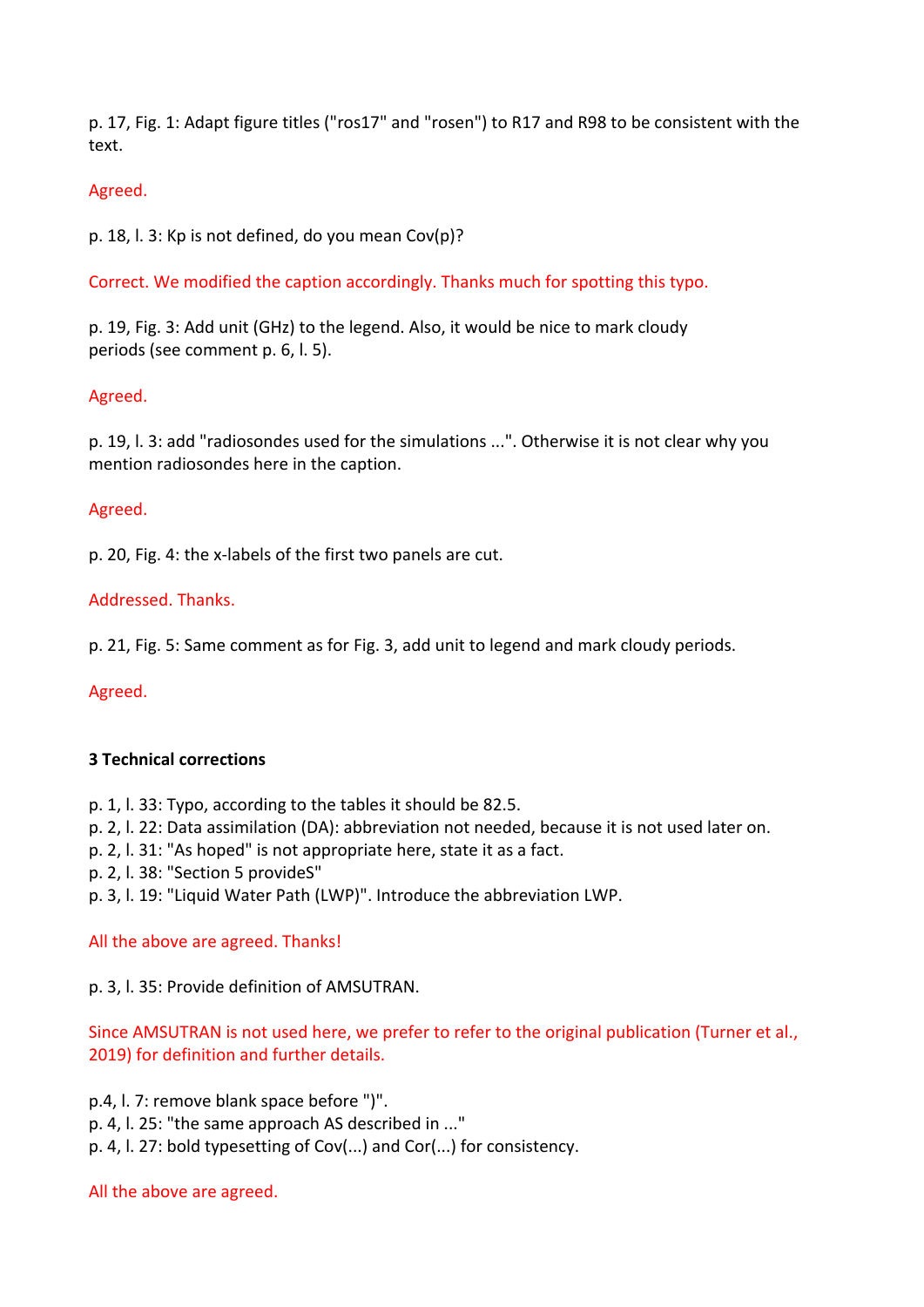- p. 6, l. 2: Missing space after TB
- p. 6, l. 5: Missing space after TB
- p. 6, l. 22: Missing space after TB
- p. 6, l. 24: Missing space after TB

With TB(90GHz) we intend TB at 90 GHz, so we prefer to keep this compact notation.

p. 12, l. 1: Add "with the corresponding sensor channels (sensor chans)."

p. 13, Table 3: Add a digit to the Central frequencies to be consistent with the number of digits in the other columns and in Table 5.

- p. 14, Table 4: Same as for Table 3, add a digit to the channel frequencies.
- p. 15, Table 5: Add units for the uncertainties.
- p. 20, l. 7: add "and": AVG, STD, SDE, and RMS

All the above are agreed. Thanks!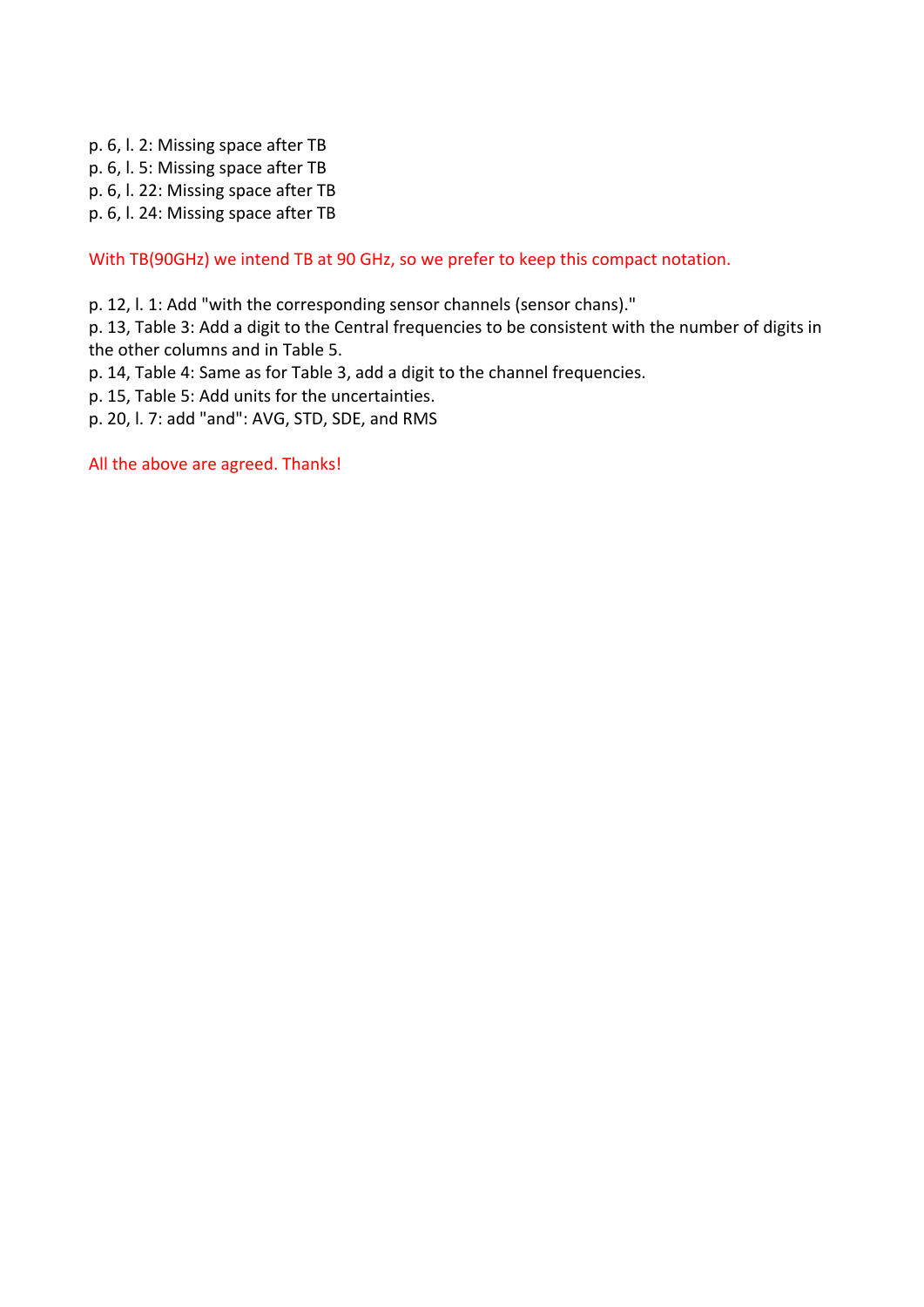# **Anonymous Referee #1 Received and published: 13 February 2019**

### **General comments:**

The manuscript presents an updated version of a fast radiative transfer model (RTTOV- gb) for ground-based microwave radiometers. It discusses model uncertainties caused by absorption properties in the microwave range and shows validations of the model with observations. The paper wants to contribute to a wider use of ground-based microwave brightness temperatures to be assimilated in numerical weather prediction models which has been shown to have a promising impact to the forecast skill.

The paper is written in a clear and concise way, and I suggest publishing with minor revisions.

We thank the reviewer for her/his careful reading and positive comments.

## **Specific comments:**

Why did you restrict yourself to the frequency range 22-150 GHz? Did you also check the 183 GHz water vapor line which would be of great use in arctic or high altitude regions with low water vapor contents?

The frequency range depends on the popularity of ground-based microwave radiometer types. In the first paper introducing RTTOV-gb (De Angelis et al., 2016 – references are reported at the end of this document), we only considered 22-60 GHz channels, addressing the majority of operational ground-based microwave radiometers (i.e. RPG HATPRO and Radiometrics MP3000). Here, we add new instruments, extending the frequency range up to 150 GHz, since such types are becoming popular in support to satellite telecommunications.

We are aware of ground-based microwave radiometers operating at 183 GHz and their benefit for low water vapor content (e.g. Cimini et al., 2007; Cadeddu et al., 2007; Ricaud et al., 2010). However, only few operational units are available in the world.

The extension to 183 GHz will be considered among future developments.

We have added this comment to Sections 2.1 and 4. Accordingly, the latter has been renamed "Summary and future developments".

Is there any attempt to take cloud liquid water into account for RTTOV-gb? Please comment on that in the paper since there are many regions on Earth with frequent cloud cover.

Thanks for pointing this out. As explained in the first paper (De Angelis et al., 2016), RTTOV-gb does already include cloud liquid water in the radiative transfer calculations (direct and Jacobian modules). 

Here, we showed clear-sky calculations only for the purpose of comparing with operational radiosonde observations, which do not provide measurements of cloud liquid water content. We have added text to clarify this point to Sections 1 and 3.

p.3, I.6-8: I assume the coefficients are instrument type specific. This would mean that you can use the same coefficients for all stations with the same instrument type in different climate zones. Is that correct? That was not entirely clear to me.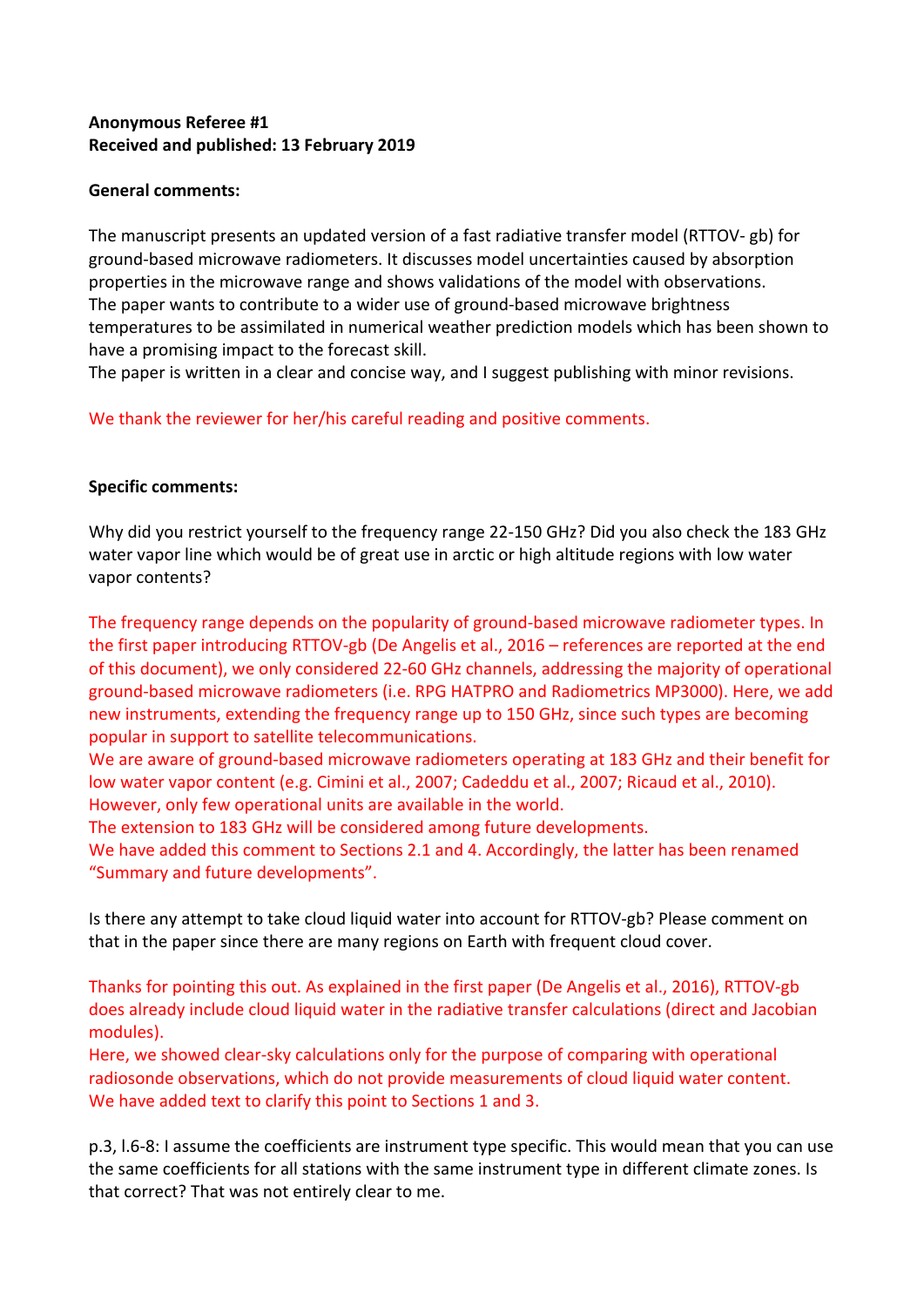Yes, that's correct. The coefficient training is based on a set of diverse profiles which covers the atmospheric conditions of different climate zones. We have added text to clarify this point in Section 2.1.

p.5 and 6: Concerning the comparison of the model with observations: Did you check the calibrations of the instruments? Were there any absolute calibrations performed during the periods of study?

For the radiometer in Milan (LWP-U72-82), the most recent absolute calibration was performed 9 months earlier than the period of study. A new calibration was performed 4 months later, and did not show substantial changes in the calibration coefficients. Thus, we assume the calibration was stable during the period of study.

The radiometer in Lamont (LWP-90-150) is continuously calibrated using the tip curve method, as regularly performed by ARM (Cadeddu et al., 2013).

We have added text to clarify this point to Section 3.

#### **Technical corrections:**

p. 1, l.26: Therefore (typo)

#### Addressed. Thanks!

p.1, I.36: To my mind "model flavor" sounds a bit colloquial. Could you find a better expression?

Agreed. It has been changed with "model parameterization".

p.2, l.11: not only "national" meteorological services (e.g. ECMWF!)

Correct. It has been changed with "national and international". Thanks!

p.3, I.36: Turner et al. 2018 has not been submitted yet

It has been now replaced with the proper reference to the published paper.

p.4, I.1: Tretyakov is misspelled

Addressed. Thanks!

#### **References**

Cadeddu et al., 2007, doi: 10.1109/MICRAD.2006.1677098 Cadeddu et al., 2013, doi: 10.5194/amt-6-2359-2013 Cimini et al., 2007, doi: 10.1109/TGRS.2007.897450 De Angelis et al., 2016, doi:10.5194/amt-10-3947-2017 Ricaud et al., 2010, doi: 10.1109/TGRS.2009.2029345